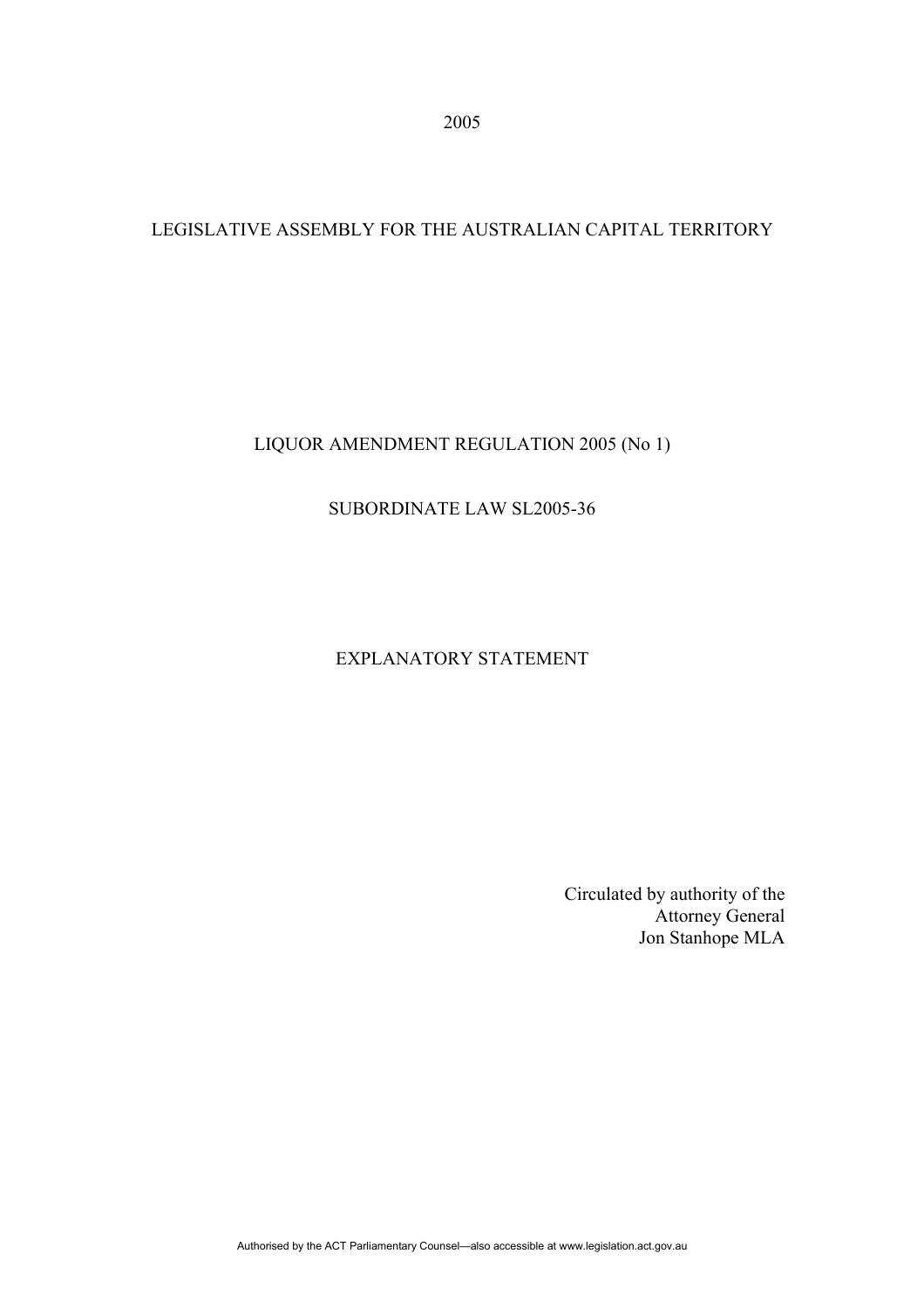### **LIQUOR AMENDMENT REGULATION 2005 (No 1)**

### **EXPLANATORY STATEMENT**

### **Overview**

Sub-section 139(2) of the Liquor Act 1975 provides that it is unlawful to possess an open container of liquor in a 'prescribed public place'. Sub-section 139(2) provides that the regulations may prescribe a public place.

The purpose of the Liquor Amendment Regulation 2005 (No 1) is to prescribe a public place in Woden known as 'Hidden park' and to prescribe relevant public places around the locality of the Summernats motor show for the period from noon 4 January 2006 to noon 9 January 2006.

The government was approached by a number of community groups and a business in Woden for the declaration of a 'dry area' of parkland located between Melrose Drive and Corinna Street, Block 18 Section 12, Phillip.

The identified area is known as 'Hidden Park" and is located between the rear of the Woden Senior Citizens Club and a child minding facility and is an area that leads to the only underpass that goes from Woden Plaza to Lyons. The representation for the declaration of the area came from the Woden Valley Community Council and was supported by the Woden Community Services, Woden Senior Citizens Club Inc and Retireinvest. The Australian Federal Police also supported the declaration.

The submissions highlighted threatening conduct arising from the consumption of liquor in the park, the littering of the park by broken alcohol containers, and vandalism and graffiti arsing from the use of the park by those who are congregating in it to consume liquor.

This amendments will allow the Australian Federal Police and the Office of Fair Trading to enforce these 'dry areas' in the Territory.

### **Regulation**

### **Regulation 1 & 2 – Name of regulations and commencement**

Regulations 1 & 2 are formal requirements of all regulations, specifying the title of the Regulation and commencement date.

### **Regulation 3 – Regulation amended**

This Regulation provides that the Regulation amends the *Liquor Regulation 1979*.